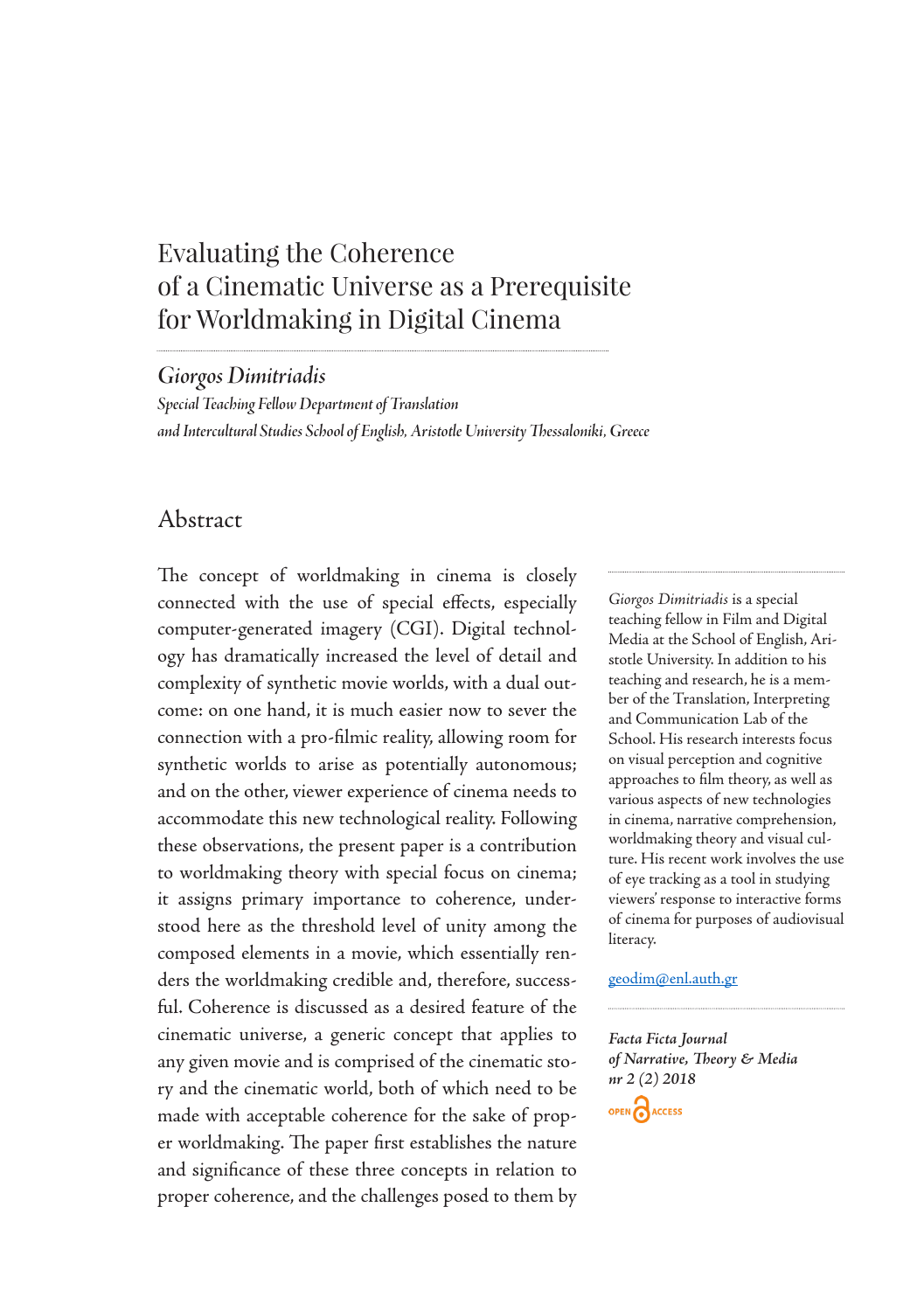CGI. Then, it draws a distinction between local and universal coherence in worldmaking: the former refers to the viewers' experience of worldmaking as a cognitive process which works in real time during movie watching, whereas the latter refers to worldmaking as a literary or creative term, i.e. the expansion of single movies into much wider franchises. Therefore, the paper aims at enhancing worldmaking theory by clarifying the different contexts of coherence, i.e. viewer experience and artistic creation; and by doing so, the purpose is to provide the approach with a kind of interdisciplinary impact that can further support its applicability.

#### **Keywords**

worldmaking, coherence, cinematic universe, cognition, franchise, CGI

Published by Facta Ficta Research Centre in Wrocław under the licence Creative Commons 4.0: Attribution 4.0 International (CC BY 4.0). To view the Journal's policy and contact the editors, please go to factafictajournal.com

DOI: 10.5281/zenodo.3515092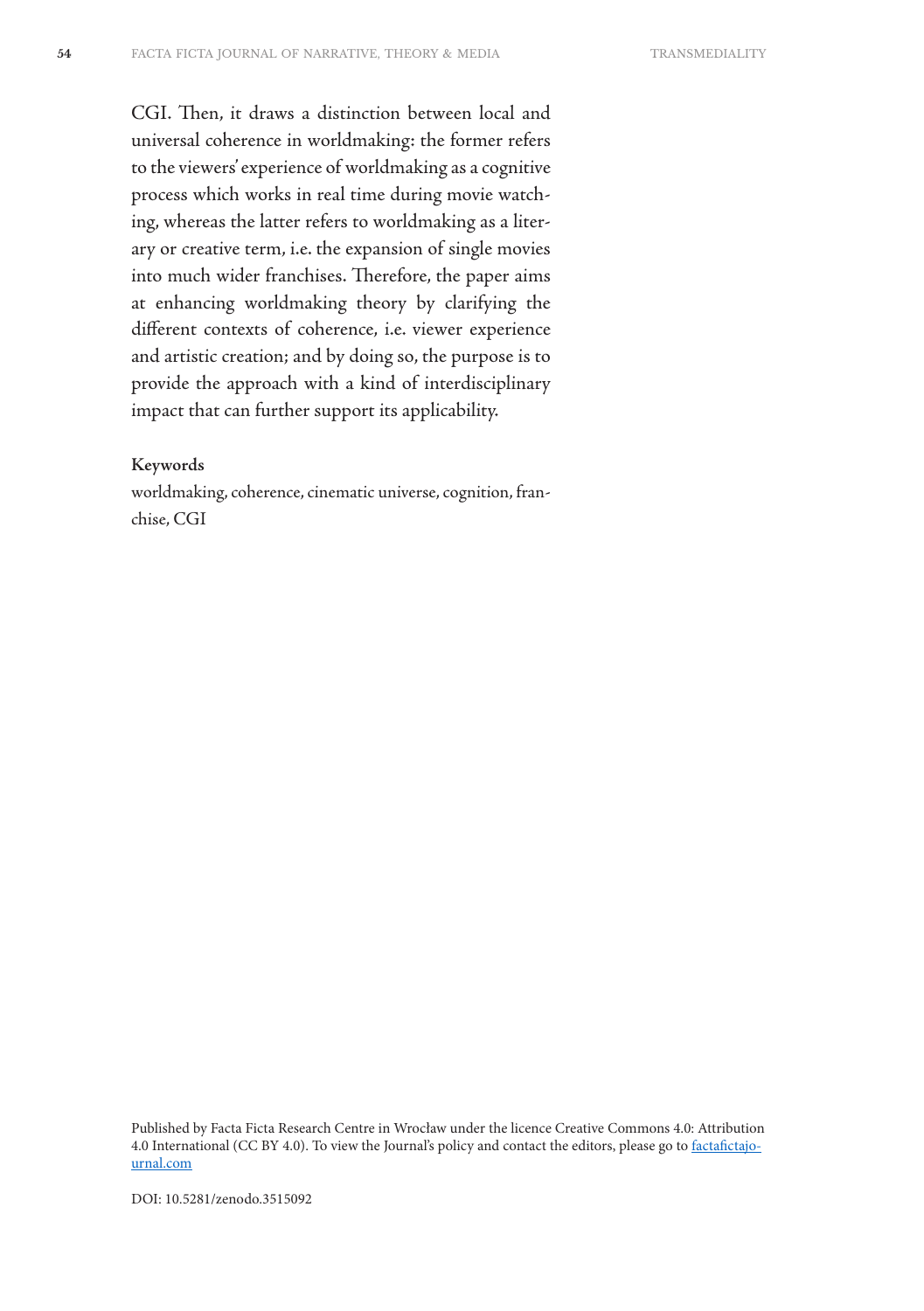## **Introduction**

The concept of worldmaking over the past few years has become a focal point of interest for cinema theory. The obvious reason for this has been the significantly enhanced world-building capacities of contemporary moviemaking, increased and facilitated tremendously with the use of computer generated imagery (CGI). The incomparable easiness, in both technical and financial terms, of creating more expanded and detailed cinematic worlds has liberated the creative impetus of production design, inevitably leading to an increase in the quantity of movies that are set in environments that clearly depart from real-world backgrounds, such as e.g. science fiction and fantasy. One of the main characteristics of these technically new cinematic worlds is their complexity and detail potentials, which can endow them with a level of internal coherence that solidifies their credibility as fictional worlds. The immediate side effect of this has been the even more ardent return of issues related to the ontology of cinematic or generally fictional worlds, their juxtaposition with pro-filmic reality, and the position of spectators relative to those worlds, especially when the latter become more immersive as in e.g. 3D renderings, etc. Therefore, as a consequence of this apparent acceleration of the use of high technology in moviemaking, cinematic worldmaking transgresses the confines of the medium and calls for a theoretical framework that will allow it to be situated opposite reality itself.

Taking these reflections into consideration, the present paper aims to approach worldmaking in cinema through an assessment of the notion of coherence. In agreement with older established approaches such as the one by V. F. Perkins (1972), the argument here assumes that coherence is a necessary quality for cinematic worlds to become credible for audiences. Furthermore, an effort to establish coherence obviously entails constant complementing, with the use of details and features that will keep bringing the fictional world as close to a sense of completion as possible, as far as spectators are concerned. The discussion unfolds in three parts: the first part defines the na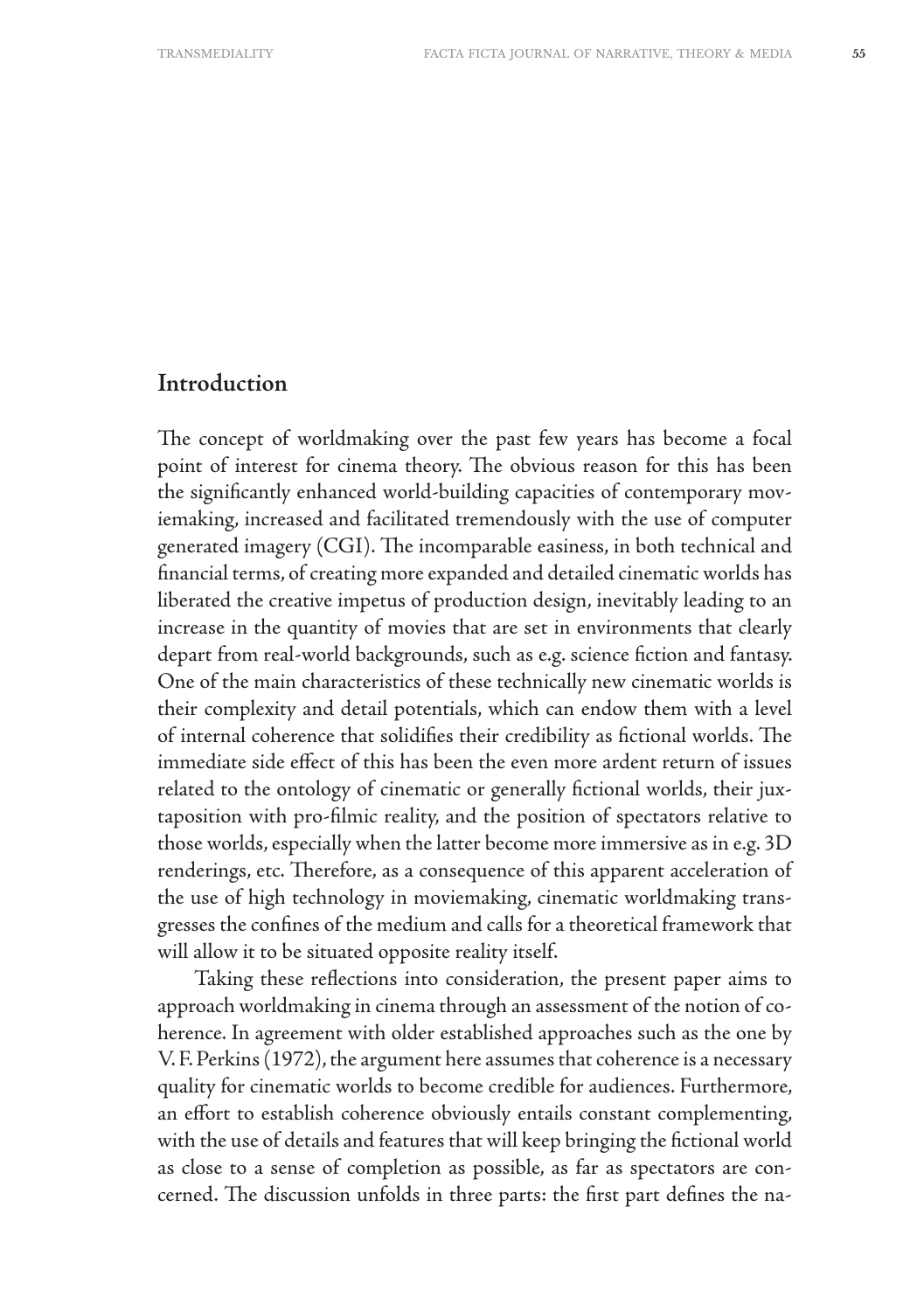ture and constituents of cinematic worldmaking by deploying the concept of a unified Cinematic Universe, comprising the Cinematic Story and the Cinematic World. The second part explores the notion and importance of coherence in relation to the Cinematic Universe and its two constituents. Finally, the third part delineates and explains the two distinct ways in which coherence as a world-building process, both in a movie and its by-products, should be understood. More specifically, the argument establishes a differentiation between cognitive processes, specifically the comprehension mechanisms employed in real time while watching a movie, and creative processes, which are related to the industry and the means that it uses to build and expand a Cinematic Universe for public consumption. This differentiation is meant to contribute to a resolution of issues related to world-building practices, while at the same time providing a cognitive parameter which aims at expanding the applicability of the model.

This paper is based on a number of presuppositions. The first and perhaps most important of these is that cinema has always been by default a hightech medium; as such, despite the various experimentations and changes, it would be naïve to claim that it is the sudden and unprecedented high-tech turn inaugurated with digital cinema that creates more elaborate worldmaking. Lucia Santaella Braga's model for discussing the evolution of image production, for instance, which distinguishes between the prephotographic, the photographic and the postphotographic<sup>1</sup>, is explicitly based on "the manner in which images are materially produced, and which instruments, techniques, means, and media are utilized in image production" (1997: 121- 122). Braga's comprehensive model is based on the technological aspect of imaging media for an obvious reason, which is well exemplified by cinema: the shift from puppetry, cardboard, and animatronics to CGI, far from being a transformation of cinema, is perfectly aligned with the default, technically creative nature of the medium. Therefore, it is not only unnecessary, but also probably mistaken to approach a theoretical question on the nature of cinematic worldmaking under the assumption that contemporary cinema is differentiated from cinema of older times; to consider it as naturally evolved instead of different is much more appropriate and accurate, sparing any implications that would separate the two. The second presupposition is related to this potential search for an appropriate theory. Specifically, if one is looking for such a theoretical framework that unifies the past and present of the

<sup>1</sup> In Braga's model, the prephotographic refers to representations of the mental or the real world in handmade creations, connecting "nature and the subject's imagination" as Braga aptly puts it (1997: 128); the photographic refers to capturing images of actual objects from reality with some kind of recording apparatus; and the postphotographic refers to synthetic images of objects, created entirely with digital technology (1997: 121).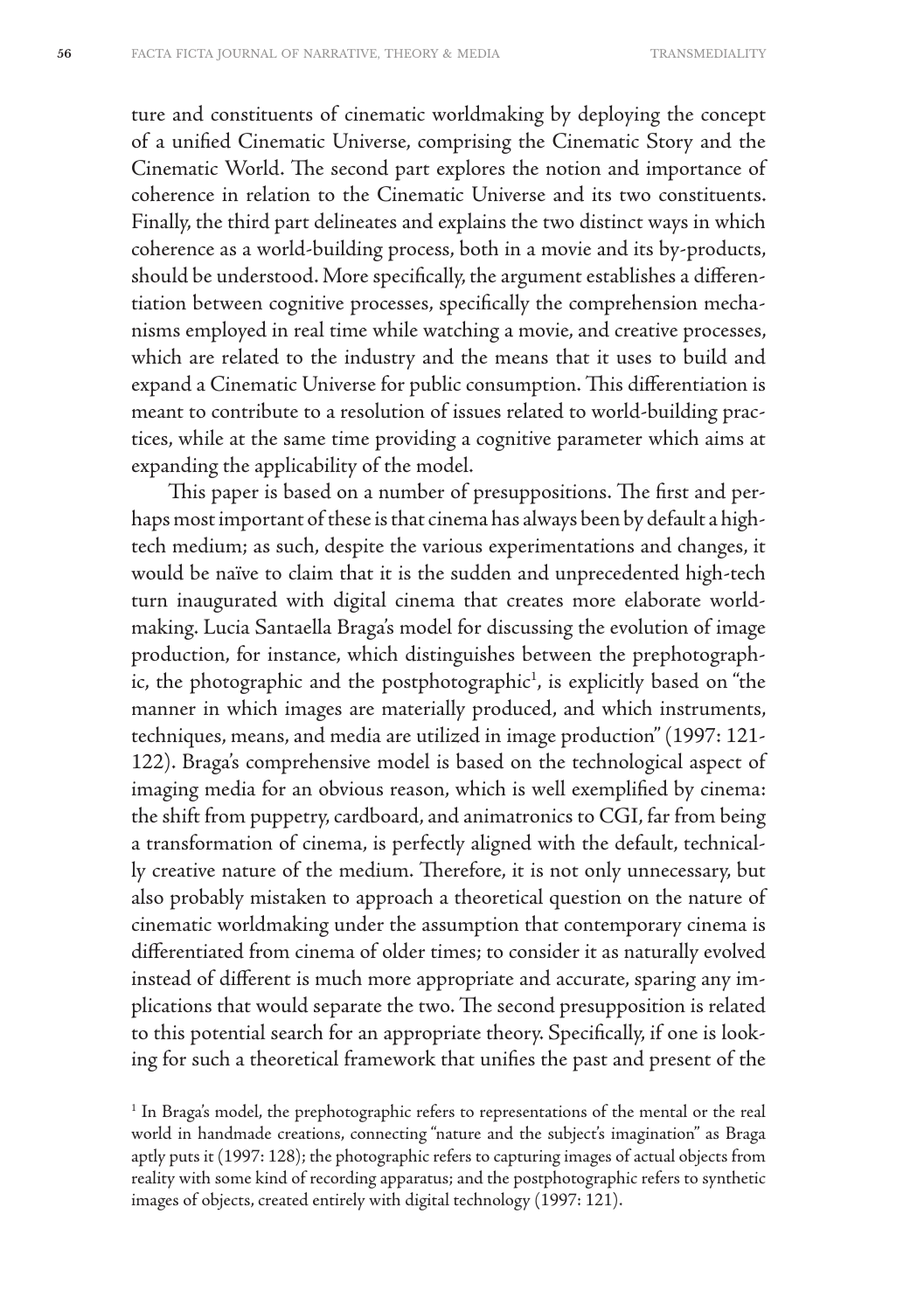medium, resorting to the physical mechanics of vision should be a priority; no matter what expressive and thus also creative outlets are used in any kind of movie, vision still is the main point of reference for the entire experience of cinema as a whole. Third, CGI worldmaking has gone so far already, that, if done right, can in fact be more visually impressive and elaborate than the real world as far as those few hours that the movie lasts are concerned. As such, synthetic worlds in cinema should be seen a lot more as a wider experience rather than simple entertainment, let alone an ordinary visual encounter.

Finally, a significant issue in worldmaking is where exactly the fictional world stands in relation to the real world, an issue further accentuated in postphotographic imaging, which, as Braga defines it, is a key aspect of contemporary digital cinematic production. Answers to this question may vary, as categorizations of fictional worlds also vary across theories. James Walters, for instance, discusses movies where characters interact within the same narrative with more than one separate worlds which are in some way contrasted to one another, and provides a useful terminology: he distinguishes among Imagined, Potential and Other cinematic worlds, depending on the ontological relation of each type to the world that the characters understand as real and their position within it (2008: 10-11). Expanding this terminology outside the narrative of a movie, i.e. to the relation between fantasy cinematic worlds and the reality of spectators, the fictional worlds in the present discussion would be probably closer to Other worlds, which, for Walters, present "an ontological zone discontinuous to the real world that is left behind" (2008: 157). The difference is that Walters seems to stress a travelling of characters from their own real world to an entirely different one, whereas in fictional worlds, as they are understood here, this procedure is hardly a prerequisite, as the focus definitely includes cinematic worlds that function independently of our reality or, for that matter, of a fictional reality that represents our own. Still, the common denominator in all such cases of worldmaking, and especially in the variation used here, is the tendency to define the fictional world as partly established on knowledge from the real world. Kendal Walton with his Reality Principle, as well as Marie Laure-Ryan building on David Lewis' principle of Minimal Departure, demonstrate this kind of knowledge as the binding agent that receivers, in this case spectators, resort to when they encounter gaps in a fictional text that they have to somehow comprehend; and that the source of this knowledge is real life, which includes one's training, so to speak, in worldmaking practices through a previous exposure to other fictional worlds through the arts. All these presuppositions are issues that reverberate through the present study.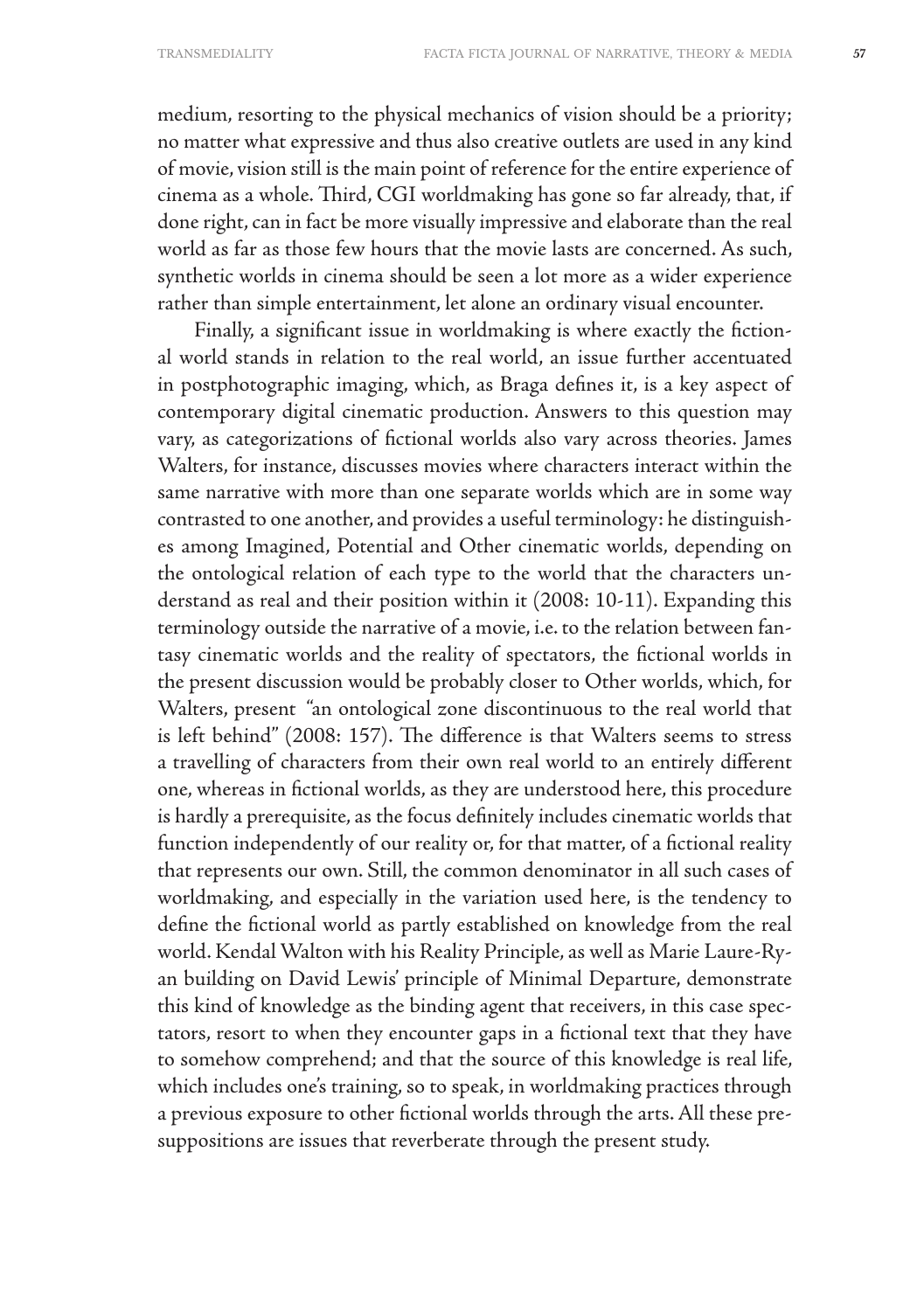#### **The Cinematic Universe**

Understanding world-building in cinema essentially means conceiving it through the notion of the Cinematic Universe (CU), which is the sum of its two constituents, the Cinematic Story (CS) and the Cinematic World (CW)<sup>2</sup>. Broadly speaking, the CS refers to the non-tangible, one may say, aspect of the fictional world, i.e. all actions, events, concepts, etc., whereas the CW refers to the more tangible aspect, i.e. anything that relates to the way the fictional place and its constituents are visualised. The purpose underlying this model aims at supporting individual movies as well as franchises, series, sequels, etc.; i.e., not only the world-building processes within movies themselves, but also the wider world-building that is, or may be, potentially created around them.

More specifically, the CS is a concept that encompasses those sets of elements inside a CU that form the matrix of things not seen, in the strict sense of the word, but play an important role in the credibility of the worldmaking as a whole. The list includes any kind of element related to events and their implicit background. An important element that is included in the CS is that of narrative events: all actions and their equivalent reactions, as well as events that take place within the storyline and the ways or reasons that connect those events to others, establish patterns that should be normally recognizable by spectators, regardless of their degree of resemblance to possible real-world equivalents. It should be stressed here that narrative events are not the only ones included in the CS; the term "story" would tempt one to think so, but its meaning here is obviously much more encompassing. The purpose is to comprehend that events in the fictional world, as in the real world in fact, are manifestations of underlying social and personal dynamics, which also must be taken into consideration in worldmaking. Consequently, implicit yet integral aspects of events are all elements that are associated with characters and how the latter are constructed: their general or specific traits, their variations in behavioural patterns, the relationships among them, etc. The CS also includes other elements of this sort, such as e.g. general beliefs or customary behaviour, established, common or scientific knowledge, background information, histories, etc. All these elements form a network that, if made strong, coherent and credible enough, can hold together an aspect of the fictional world that in the real world would approximate a society or culture. The fact that the latter concepts have significant impact in the real world makes it both reasonable and logical to expect a level of complexity in its fictional counterparts that will be relatively convincing.

 $2^{2}$  For reasons of convenience, acronyms will be used for these three terms throughout the paper.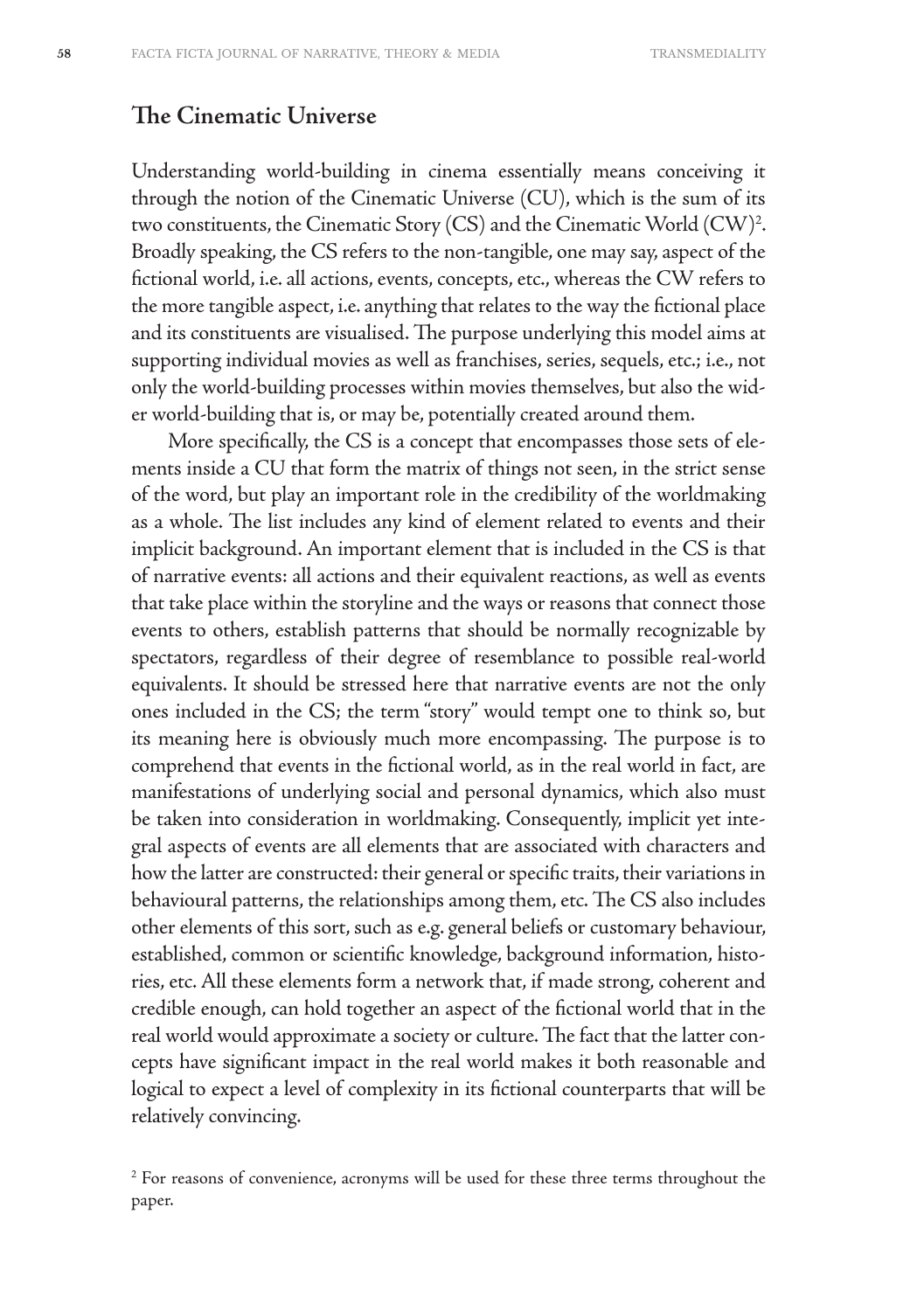The other constituent of the CU, the CW, comprises the physical world of the movie. Simply put, it is the more visual or haptic elements of the CU, or the place in which storylines happen, with all its encompassing elements. The most immediate concept that comes to mind is that of setting or physical background. This is possibly the part which has received the most attention from production design teams, as it lies at the heart of the cinematic medium, i.e. the use of visually appealing imagery. Of course, it extends beyond the notion of setting to include all objects, clothing, natural elements, flora and fauna, technology and its related equipment etc., as well as all other paraphernalia that may or may not exist in real life, but have a specific usage and reason for existing inside the operational rules of the fictional world. This visual part of the CU normally needs to be made with an aesthetic as well as functional uniformity that not only does not disrupt but actually enhances the perceived coherence of the fictional world. The spectator will not immediately relate to a made-up object, for instance, because it has no equivalent in real life; therefore, its existence inside the fictional world has to serve a convincingly specific purpose which will enable it to align with what would be normal to see inside that CU. Finally, as in the CS, the elements of the CW also require a threshold level of convincing complexity so that the fictional world of the movie appears as functionally complete as possible.

Successful world-building is a concept that normally expands far wider than a specific storyline, which means that the CU as a concept is also much wider than whatever can be included in the runtime of a certain movie. This means that one should understand both the CS and the CW as including and encompassing sets of elements that are much more than what gets any screen time for whatever production-related reason. In fact, in successful world-building, all but a handful of their elements are assumed or implied; it is impossible as much as it is unnecessary to screen either the CS or the CW in its entirety. The screened part of a movie, i.e. what the spectators get to see on screen, is one of the potentially infinite yet narrow areas where the CS and the CW intersect, contributing parts of their presumed sets of elements for realising the specific storyline that spectators see on screen. In other words, in successful worldmaking the CU, like the real world, may contain an infinite number of events, stories and their intersections, as well as locations, characters and objects, and the movie that audiences actually get to watch contains only a fragment of those. In this sense, successful worldmaking both invites and enables spectators to be able to imagine the storyline taking place within a much wider CU, which they do not see and have no experience of: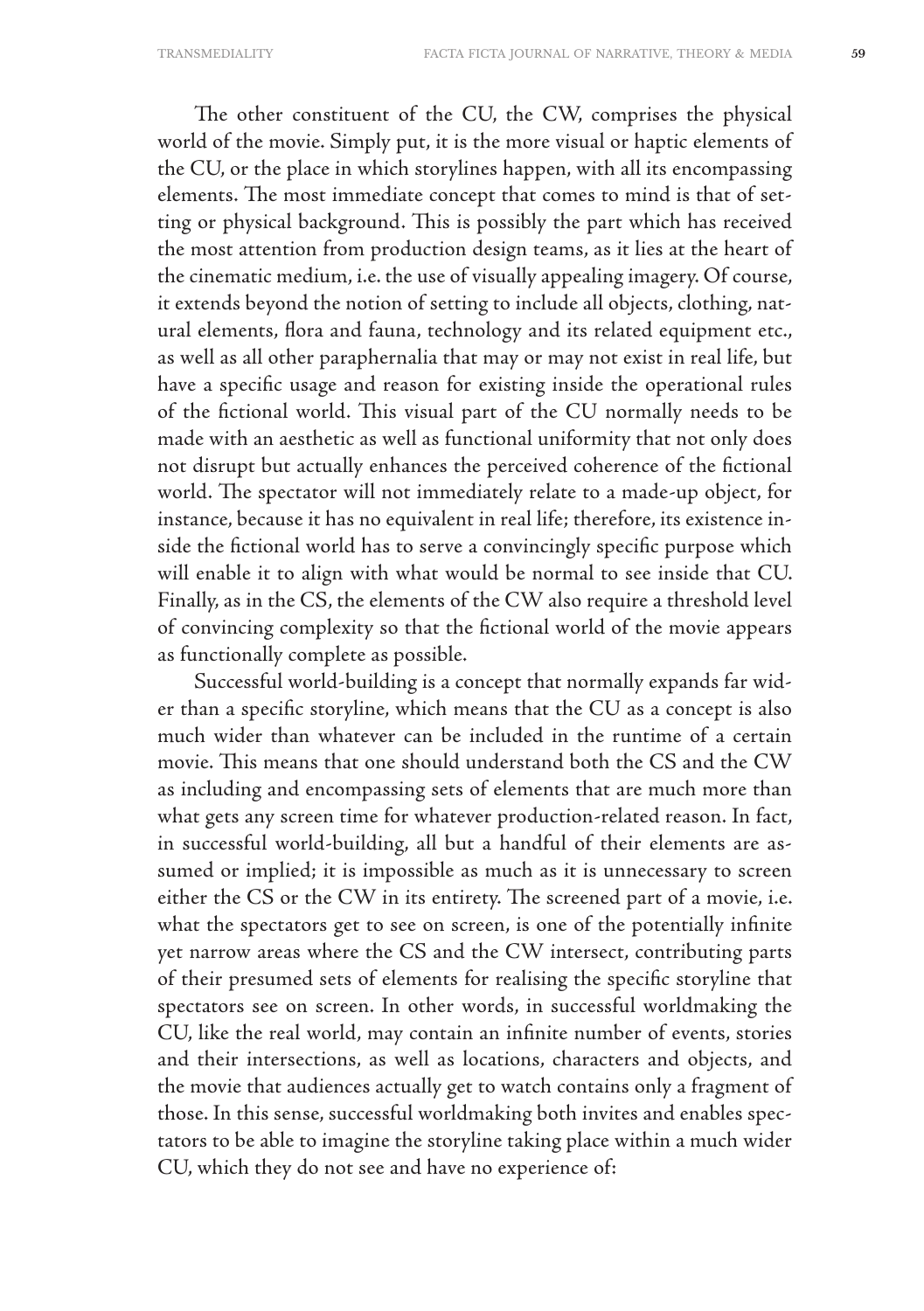

*Figure 1: The CU of a specific movie*

This conceptualization of the CU, as seen in Fig. 1, not only explains the storyline of a specific movie within its wider CU, but also conveniently explains its position within its franchise, in cases where there is one. The expansion of a specific movie into a franchise is fuelled by elements that are related to that movie, drawn from its wider CU:



*Figure 2: The CU of a movie within a franchise*

In Fig. 2, the same concepts from Fig. 1 work just as well for movies that belong to franchises. When expanded to the level of entire franchises, the specific movie that the spectators see on screen is an overlapping of those parts of the CS and the CW that coexist in the narrative that takes up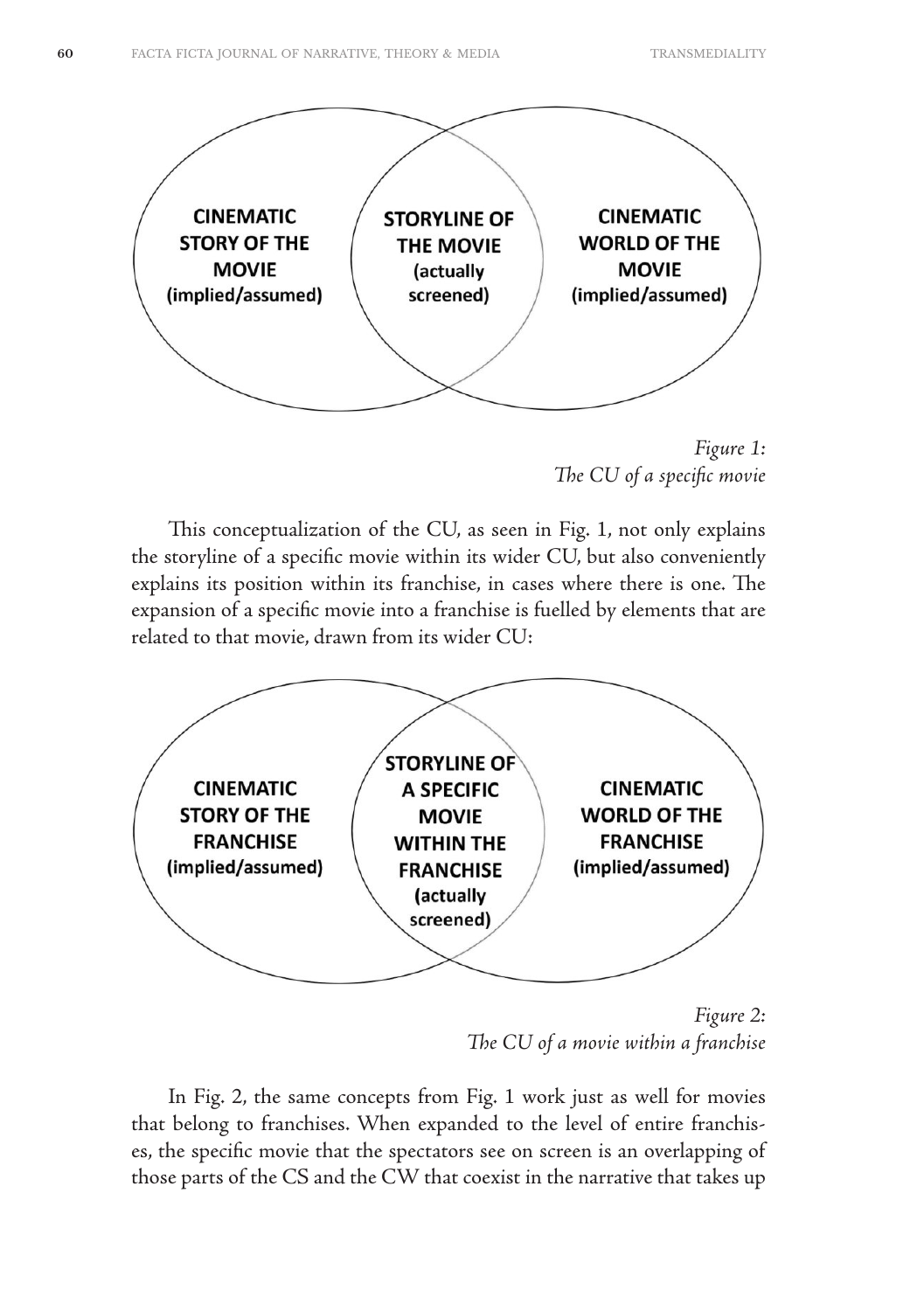screening time, and are still connected to other parts of the franchise that may appear in other movies or products like e.g. games, books, etc. All other elements of the CU that do not appear in any part of the franchise remain contextually implied parts of the wider worldmaking of the movie.

Taken one step further, these traits of the CS and the CW not only delineate but also necessitate the adequacy of coherence among them, accentuating its importance for a successful world-building practice. During the creative process of a fictional CU, especially one that companies intend to market further using a franchise, coherence among elements should normally ensure that the existence of everything included within the imaginary worldmaking of the movie is justified and matched or at least that those elements are compatible with one another. When the complexity of such a CU is gradually realized in the fragmented product lines that comprise a franchise, there is an increased need for keeping track of significantly more details that have to remain coherently connected. With companies normally creating franchises to capitalize on projects they trust in terms of expected revenue, coherent CUs are essential for building the loyal fan base necessary for fuelling financially those projects. In both cases, i.e. individual movies and franchises, the challenge is that this compatibility among elements needs to be self-explicable on the basis of the rules and norms that are considered normal or expected within that specific worldmaking. Coherence is thus probably one of the most important features in ensuring the level of truthfulness of the world of a movie, and consequently a critical parameter that may affect the overall impact that the movie will have on audiences, and thus its box-office value.

# **Coherence and credibility**

The main purpose and value of coherence is the fact that it will provide the credibility of CUs that will eventually meet with the approval of spectators. When V. F. Perkins discussed the notion of coherence in moviemaking, he understood it as a "prerequisite of contained significance" (1972: 117), i.e. of the desired quality in a movie that should emanate from the complex coordination of the qualities that are intrinsic to the cinematic medium. In fact, for Perkins this concept of significance lies somewhere between understanding the fact that each constituent element in a movie has its own given and pre-existing meaning, and the dynamics that arise from their correlation in the way that the moviemaker handles and fuses them together. Correlating these pre-existing meanings is based on the fact that "a movie draws nonstop on the values and knowledge which we bring to it" (1972: 117). The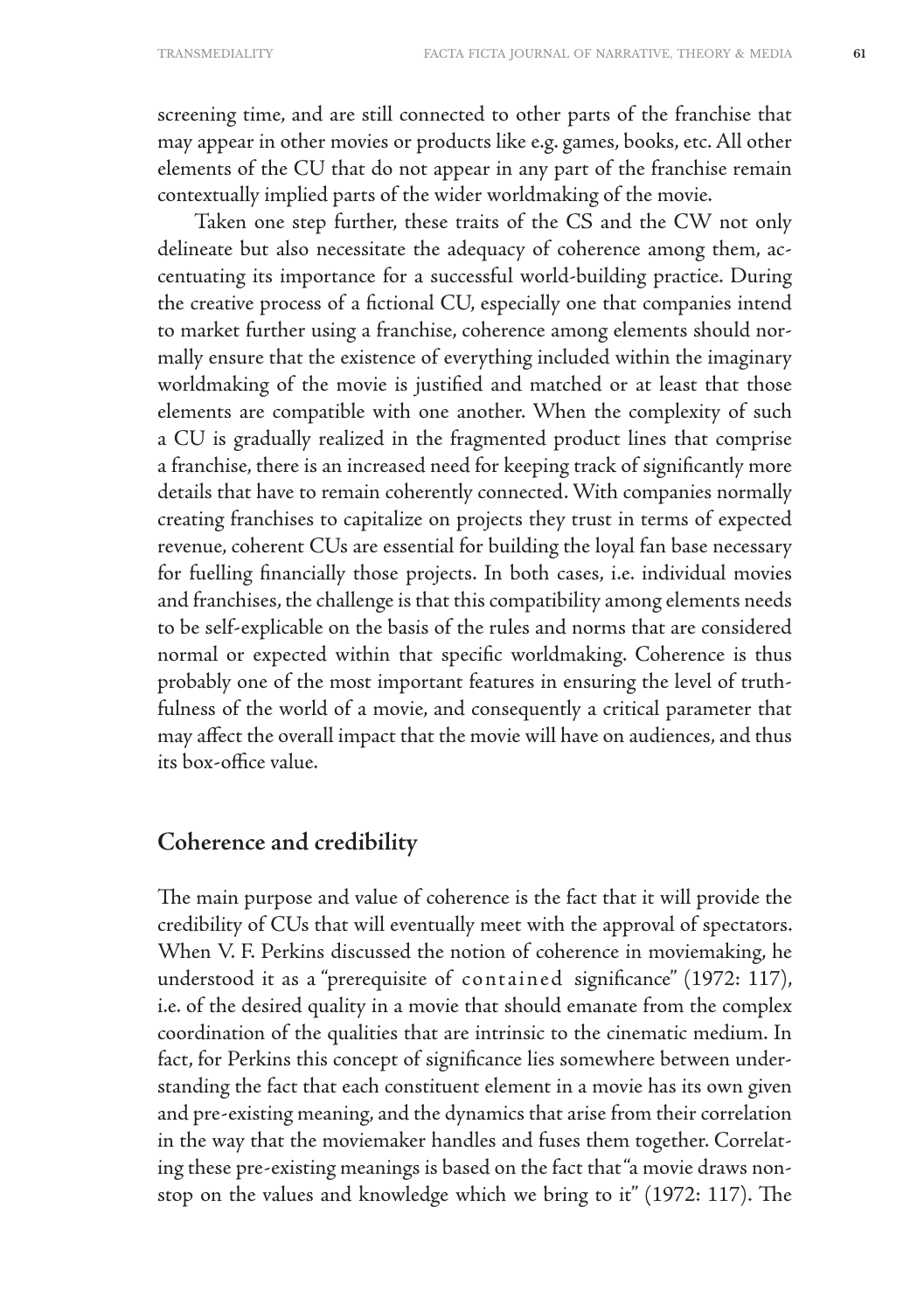appreciation of a movie is thus established on such correlations of elements, which constantly strive towards maintaining a balance between credibility and significance:

The movie is committed to finding a balance between equally insistent pulls, one towards credibility, the other towards shape and significance. And it is threatened by collapse on both sides. It may shatter illusion in straining after expression. It may subside into meaningless reproduction presenting a world which is credible but without significance (1972: 120).

For Perkins, despite the fact that the experience of the real world provides spectators with the toolbox to comprehend the cinematic one, the relationship between the two is not one of faithful correspondence, and credibility should not be confused with authenticity. The latter is effectively negated as a concept once spectators respond positively to the made-up world of a movie, as credibility within the world-building of a movie means faithfulness to the laws that govern that made-up world (1972: 121-122). Specifically with regard to fantasy cinematic narratives, Walters stresses the significance of Perkins' argumentation, asserting that making creatively bold decisions in the construction of a fantasy world should never be at the expense of the internal consistency of that world, as such steps could throw it off balance and compromise the illusion of credibility (Walters 2011: 117).

It is obvious that fantasy CUs are significantly more fragile in this respect, and that acquiring and, even more so, maintaining the approval of spectators is a much more delicate issue in this kind of world-building. In movies, either older or contemporary ones, that rely on shooting on location or at least use settings based on real-life locations, spectators are able to acknowledge what they see based on their own familiar past experiences from real life, such as screened settings, props, and event actions and behaviours. Also, in the past, movie production containing fantasy elements was nowhere near as ample as it is today. Contemporary moviemaking on the other hand demonstrates a rapidly increasing usage of digital graphics used for rendering elements not existent in the real world. The constant introduction of visual or functional novelties puts stress on the balance between the CS and the CW, as normally the former is still modelled more faithfully on real life patterns whereas the latter keeps getting more extravagant, causing such movies to manifest a varied degree of distance from the real world. Spectators will recognize familiar patterns in the CS such as events and their connections, intentions, behaviours, etc., but not as many elements in the CW, such as settings, characters, props, etc. Many of the latter are entirely artificial, i.e. most probably digital and not drawn from pro-filmic reality. It seems therefore that the in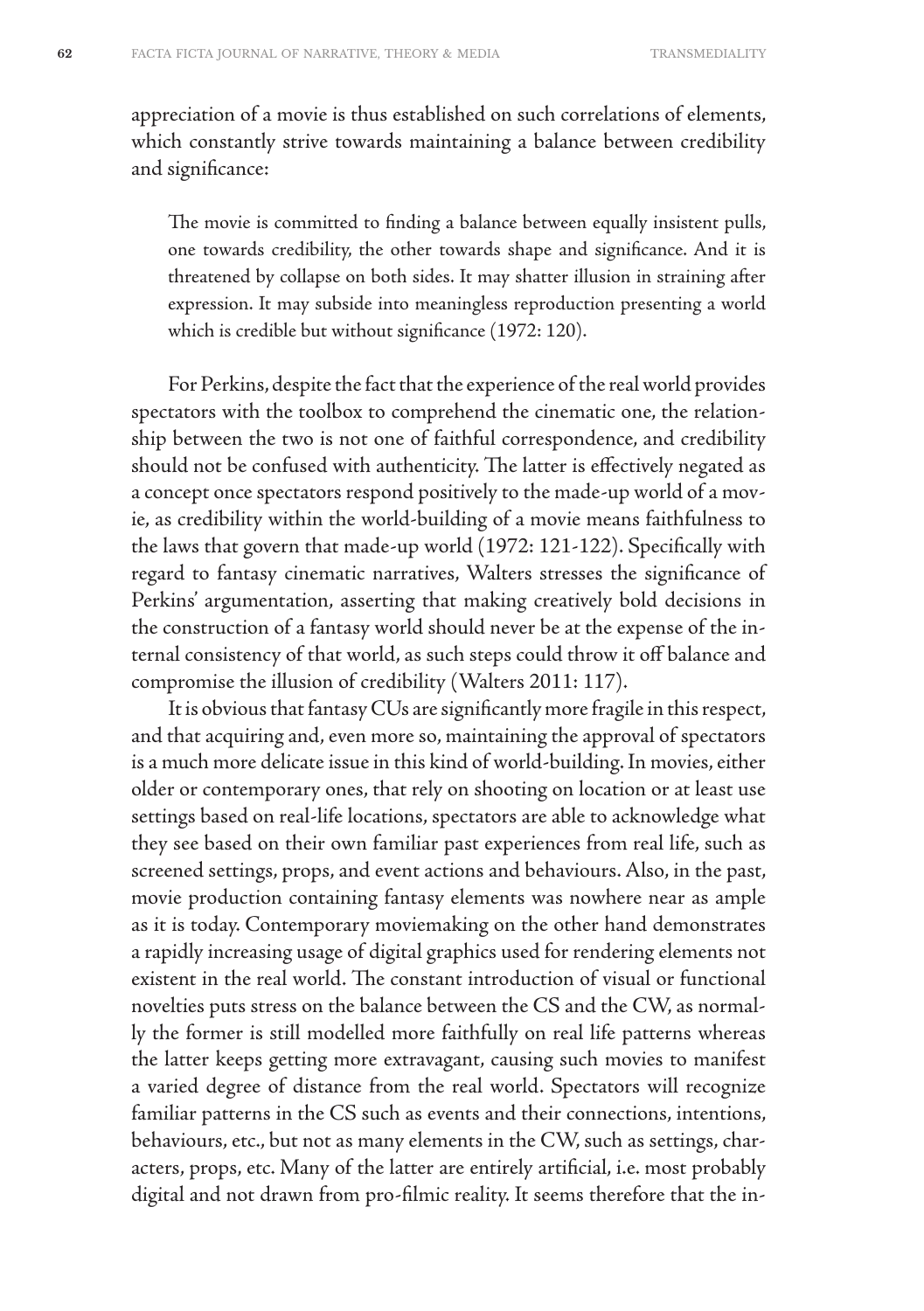creased use of CGI and the complexity of franchising makes contemporary moviemaking in general far more vulnerable to problems of coherence and thus also of credibility compared to the past. Nevertheless, this lack of balance between the CS and the CW which makes credibility more fragile also has the interesting side effect of revealing an insistence on the preservation of elements from the CS specifically. This effectively shows that it is mostly the CS that underpins the coherence on which worldmaking is established.

It becomes obvious that, in building a theoretical model of cinema comprehension based on cognitive grounds, coherence and credibility are established on the preservation and reinforcement of the rules that govern the CS in a movie or franchise. Before anything else, such a model requires a recognition that spectators primarily encounter visual stimuli, the meaning and function of which they are called to handle during the process of movie watching. The elementary tool that spectators use in that process is the knowledge that they come pre-equipped with when they enter the movie theatre, which comes from real life as well as from exposure to similar genre or type of movie narrative. This latter kind of experience is effectively an unconscious training into a set of features that, in time, acquire an expected functional normality within a certain kind of CU. The spectator's anticipation for such a threshold level of normality is what makes this negotiation of visual meanings a constant effort to accept the CU as a coherent, credible realm.

Especially in digital cinema this threshold normality is at stake, exactly because coherence itself is permanently at stake as well. The visual novelties in the CW of such movies clash with the functional familiarities in their CS. Elements in the CS will normally draw on the matrix of real life functions, whereas the creative tendencies in the CW would do the exact opposite, thus calling for much more elaborate cognitive operations on behalf of spectators. Nevertheless, this unbalance between CS and CW elevates the role that the former plays in these cognitive operations: it seems that this familiar matrix of the CS provides the elements that actually compensate for the unfamiliar ones in the CW. This essentially means that the CS will create a framework of familiar patterns on which any unfamiliar elements of the CW will be situated. In a way, this process is similar to what Ryan has called the "Swiss cheese ontology"; the rationalities of a text are its solid parts, containing the hollow or irrational ones, thus allowing the receiver to hold on to something rational in order to make inferences while trying to comprehend the fictional world (2013: 145-146). Similar rationalities will endow coherence in a CGI movie, provided by the CS which will support like a kind of invisible functional infrastructure the extravagant, visual surface form of the CW.

Under this scope, coherence is an overall sense of a movie rather than a set of pre-defined checklist of rules. It is essentially secured by the specta-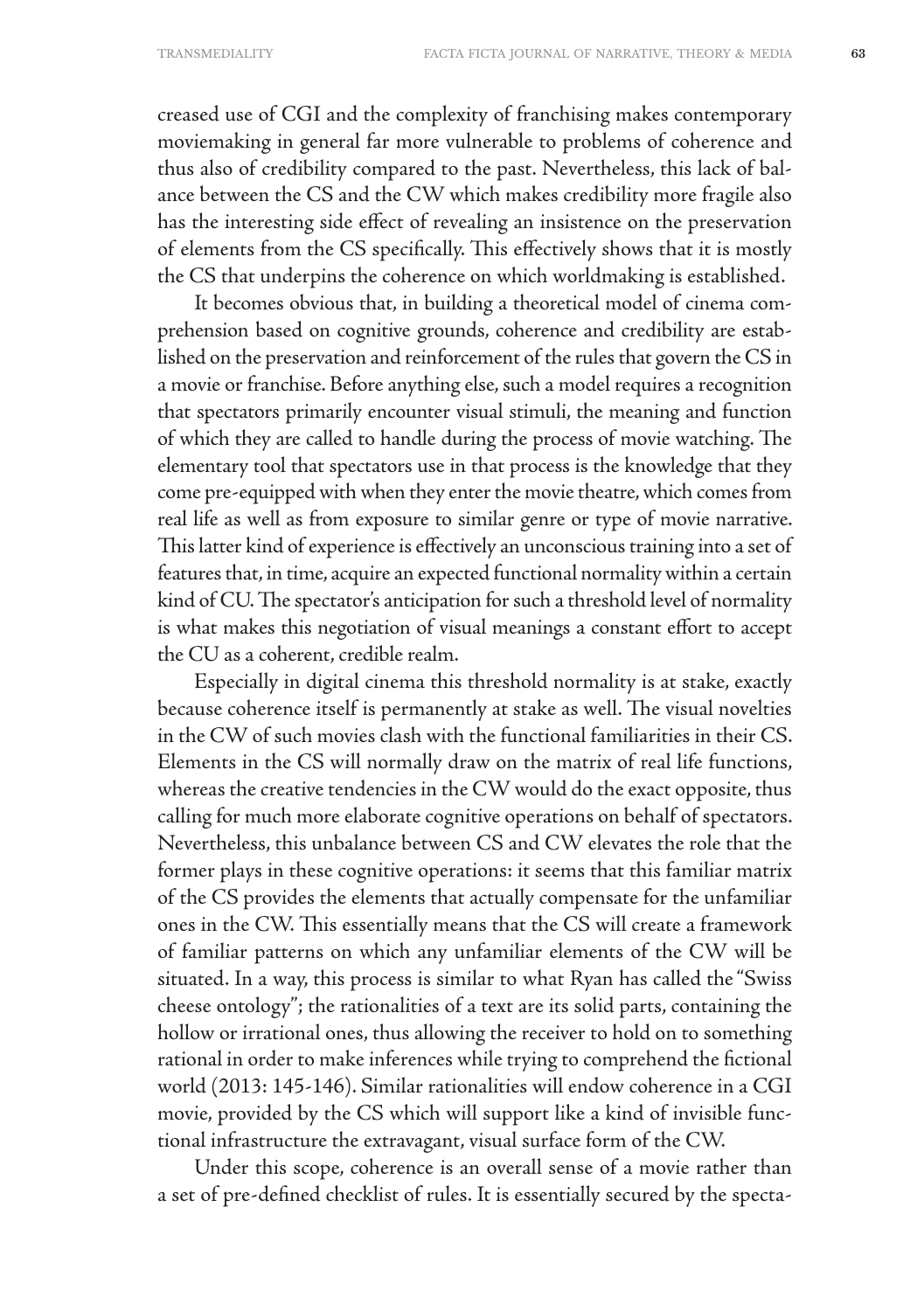tors grasping and holding onto things they can recognize immediately and effortlessly, so that they can handle the things that they might have trouble with, in this case the CS and the CW respectively. As spectators are obviously guided through the rules of a synthetic universe on screen much more slowly compared to watching movies that represent aspects of their normal, familiar reality, the same reliance on recognizable patterns of events or behaviours from real life even in digital CUs becomes more mandatory for the cinematic experience, and at the same time more precarious. This essential process is described by Kendal Walton's Reality Principle, which states that the resources used in processing information are the same in fiction as in the real world, since we utilise "whatever knowledge of human nature we may think we possess, and any relevant life experiences we have had", thus assuming a kind of internal consistency in the fictional world which resembles the one in the real world (2008: 34). Similar to Walton's position, Ryan's comment on the way spectators understand worldmaking with the use of their previously acquired knowledge and experience also entails such an effort towards coherence:

[W]e reconstrue the world of a fiction and of a counterfactual as being the closest possible to the reality we know. This means that we will project upon the world of the statement everything we know about the real world, and that we will make only those adjustments which we cannot avoid (1980: 406).

These adjustments made to the reality that spectators project on this process of reconstruing newly encountered fictional worlds aim at establishing the latter as functionally credible. In simpler words, they mould the CU into a coherent, to the extent possible, entity, which will necessarily draw heavily on previously known elements. The source for those elements, based on the discussion so far, is more easily mapped on the CS and far less on the CW.

The notion of coherence as it has been used so far means that whatever is presented on screen meets certain expectation standards that spectators have. Having such standards by definition implies that the worldmaking in the movie will constantly be measured against knowledge, the weight and importance of which are not really debatable as far as spectators' comprehension is concerned. When David Bordwell describes the spectators' search for usable information during movie-watching, he cites one of the Formalist types of "motivation", specifically "realistic motivation", as a "notion of plausibility derived from some conception of the way things work in the world" (1985: 36). Regardless of the highly structure-driven framework for cinema comprehension that Bordwell develops, and although the concept of the CS, which is the focus here, is much wider than the confines of narrative only, the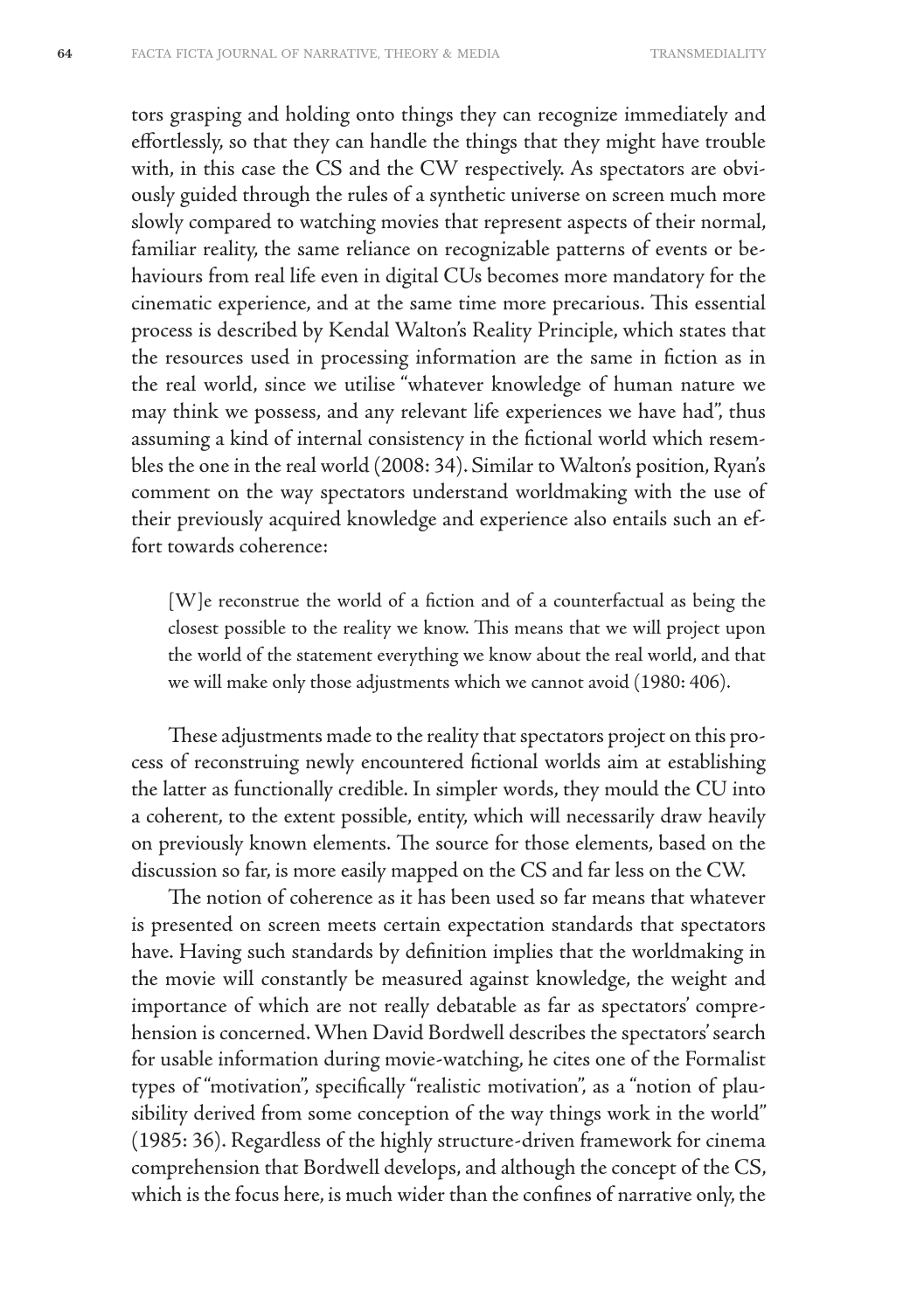value of the concept in the present discussion lies in its dependence on "what seems lifelike to someone versed in specific conventions", also remaining pertinent to individual traditions of storytelling which also create expectations about the way action will progress (1985: 149). Using this feature as context for the points raised so far, it becomes obvious that the CS can function as a central axis of features that are lifelike, to use the words of Bordwell, around which the spectator will gradually build the worldmaking of the entire CU in a way that will heavily draw on past personal experiences both of one's life as well as previous exposure to narrative structural normalities.

The value of coherence conceived in such a way is beneficial for the quality of the fictional world itself, but it does not need to be limited to the strict rules or narrative composition only. Walters has commented on the fact that artificial universes, as they are composed in fantasy movies in particular, are made of things that spectators normally do not know and cannot recognize, but "[t]he make-believe must still make sense" (2011: 113). He also notes that our sense of the overall aesthetic success of such a movie depends on elements composed with "coherent relationships" to one another, in a process where a creatively bold worldmaking should aim towards "significance and meaning" (2011: 113). Walters comments on George Wilson's account, who approaches coherence as a more structure-oriented factor. Wilson refers to the macrostructure particularly of the classical film narration as an agent of "global reliability" that connects shots both to one another and to the overall flow of a storyline in a movie as a kind of "promise to depict a set of events, acts and situations which will turn out to have an internal explanatory coherence" (1986: 40).3 Based on Wilson's account, Walters explains that promise as the kind of coherence that exceeds simple attention to microstructural narrative details, eventually being based on a much wider "framing logic", an overarching fictional world within which the events and actions shown in the movie make sense and become meaningful. This ensures a kind of coherence in which "the particular and the general become inextricably related" (Walters 2011: 114).

It has been stressed so far that the CS is a concept that includes narrative structure but stretches beyond its limits; still, the function of narrative within the CS in terms of providing internal coherence, as described by Wilson, reflects the same role for the entire CS. In fact, the macrostructure of a film narrative is based on the internal consistency of the same individual social, behavioural and, generally speaking, functional elements that constitute the concept of the CS. Narrative structure includes, among other things, a specific assembly and ordering of such elements in a way that the storyline pro-

<sup>3</sup> Emphasis in the original.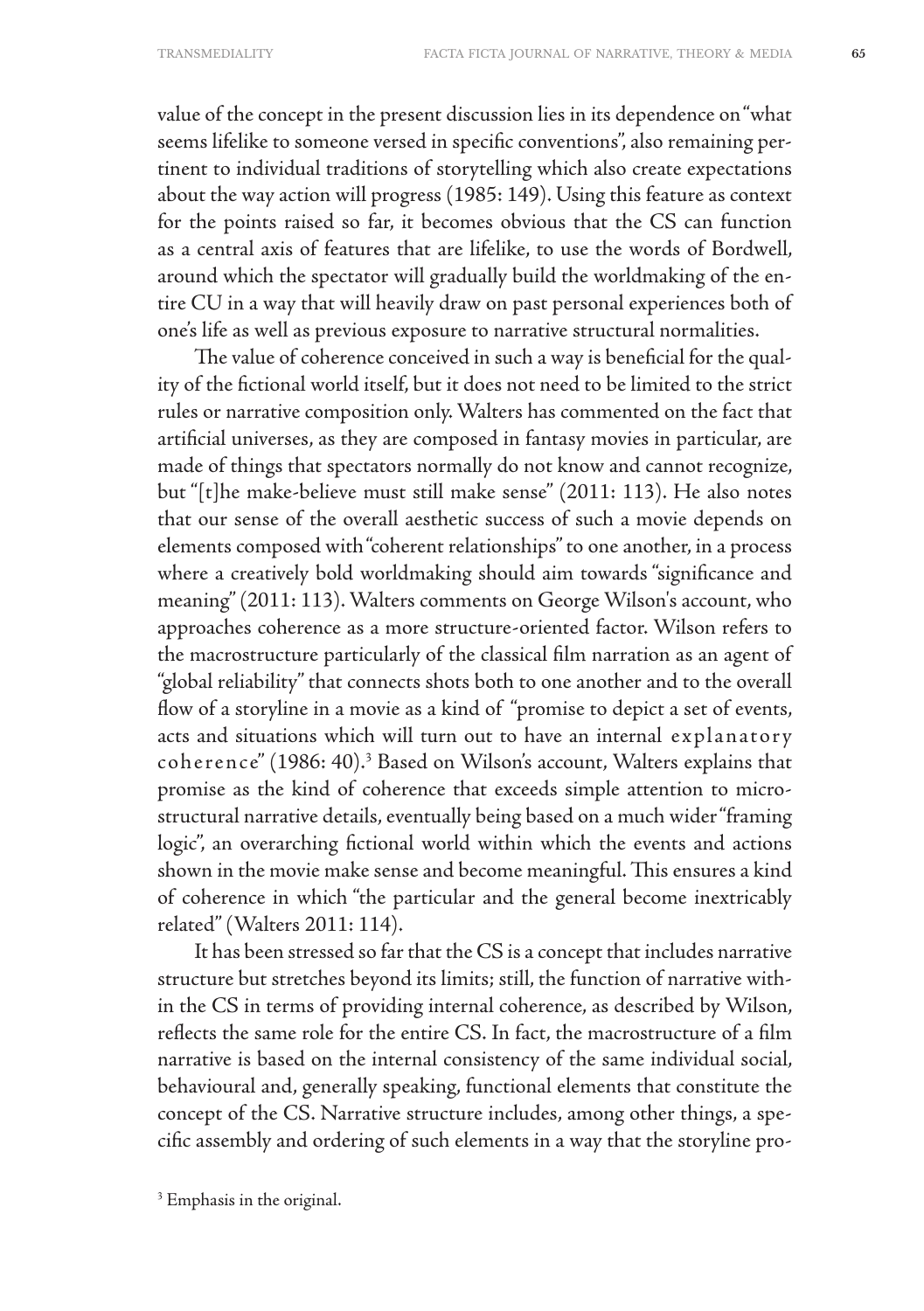gresses in a satisfactory manner. What is also important to mention here is that the inclusion of these familiar constituent elements in a narrative does not automatically guarantee coherence; they indeed establish credibility, but their success depends on the overall manipulation of the storyline by writers and moviemakers. This probably explains the prominence that Wilson assigns specifically to classical narrative structure; the clear delineation of the latter can normally minimize the chances of making mistakes that would fragment the infrastructure of a movie, undermine the credibility of the CS, and thus affect the coherence of the entire movie, as well as contaminate the entire franchise. As such, it serves as a very accurate example of the binding potentials of the CS as a whole.

### **Local vs. universal coherence**

So far it has been pointed out that both the screened and the non-screened elements of the CU contribute to establishing coherent worldmaking in a movie, with emphasis on the CS specifically. Concerning the contribution of nonscreened elements, a common explanation that has been given over time attributes their usability to functions of gap-filling that spectators perform during movie-watching. Nevertheless, the distance that has been widening between reality and movies with the increasing production of visually excessive synthetic worldmaking seems to dictate a revision of the concept of gap-filling so that it reflects more adequately the present situation.

At the core of this revision is the realization that gap-filling has two forms: it should be differently understood on one hand in terms of the perception of spectators during movie watching, and on the other in terms of the cinema industry and the position of a movie product within it. This distinction is remotely related to the one Jiří Koten used in order to separate story worlds from fictional worlds respectively (2010: 47). Ryan explains Koten's distinction essentially as one between the cognitive handling of that world, i.e. how it is "constructed and »simulated«" inside the minds of the audience, and the philosophical approach to the actual ontology of a fictional world (2014: 31- 32). In the context of the present discussion, this distinction ultimately creates a difference between worldmaking as a cognitive process vs. a literary or creative concept. Within this dual context, the effort towards coherence is also slightly redefined. On one hand, it maintains its general etymology-based meaning which connects it to concepts of unity and completion, but on the other it denotes different understanding of gap-filling in each case.

Gap-filling as a cognitive process seems to be rather far from any assumption that spectators recreate the narrative in their minds in a certain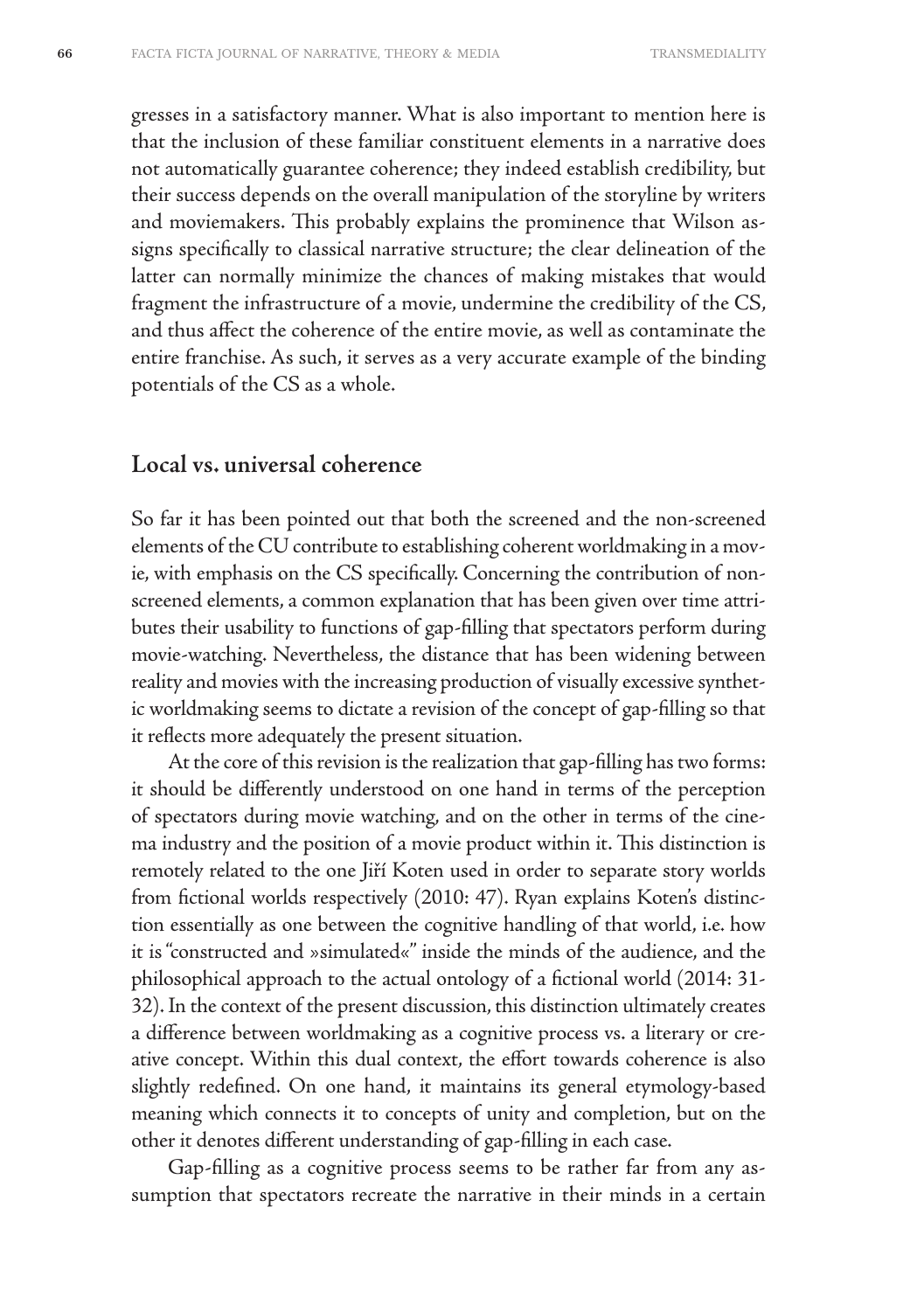detail. Although such an assumption would answer several issues concerning movie comprehension, it is probably not accurate. Julian Hochberg and Virginia Brooks have demonstrated that, due to the cognitive capabilities of the human mind, whatever mental formation spectators make of the narrative inside their minds will have nothing to do with what they see on screen either in physical terms or in terms of appearance. In fact, what the authors note as the source of previous knowledge that spectators utilise in movie comprehension is much more and much wider than simply overall story structure, thus stretching as wide as the genre, the characteristics of the medium, and even facets of life itself (Hochberg & Brooks 1996: 271). Humans encounter movie events like they do with the real world, i.e. by consulting "major plan schemas"4 that codify the world as a set of intentions, normally manifested in purposeful motion; they will also generally prioritize those schemas over anything minor that does not immediately reflect that kind of overarching knowledge, effectively keeping only a fragment of information from the physical and social environment which will be all they need in order to respond to it (Hochberg & Brooks 1996: 267). In the same manner, while watching movies the cognitive functions of spectators are more preoccupied with local comprehensibility; if there is no noticeable inconsistency, spectators neither fill any non-screened narrative gaps with specific information nor consult any overall narrative structure for that purpose (Hochberg & Brooks 2007: 388). Surprisingly, this limitation is actually what makes coherence possible in CGI worldmaking: if the flow of the movie only needs to be locally comprehensible, spectators will only draw meaning from these wide and non-specific "major plan schemas" and this wider reservoir of abstract knowledge will sew together the pieces of CU which are actually screened. Using this schematic background instead of the strict and detailed narrative structure, the CU rises as a relatively coherent and thus credible fictional world. As a cognitive process, therefore, gap-filling simply means anchoring the CS and the CW to previous knowledge. After all, gap-filling would not be able to mentally reproduce elements that are entirely unknown to spectators, nor can any CU be recreated in every detail, either physically and visually, or mentally.

Gap-filling as a literary or creative notion, on the other hand, is a different case altogether. In the context of worldmaking as a process of creating a fictional world, circulating it to the audience and further building on it within a franchise, gap-filling is essentially the ways in which the success and popular demand of a movie trigger the marketing of additional prod-

<sup>&</sup>lt;sup>4</sup> The authors use the term as used in the work of Lichtenstein and Brewer (1980) who conducted experiments of viewers identifying actors' purposeful actions.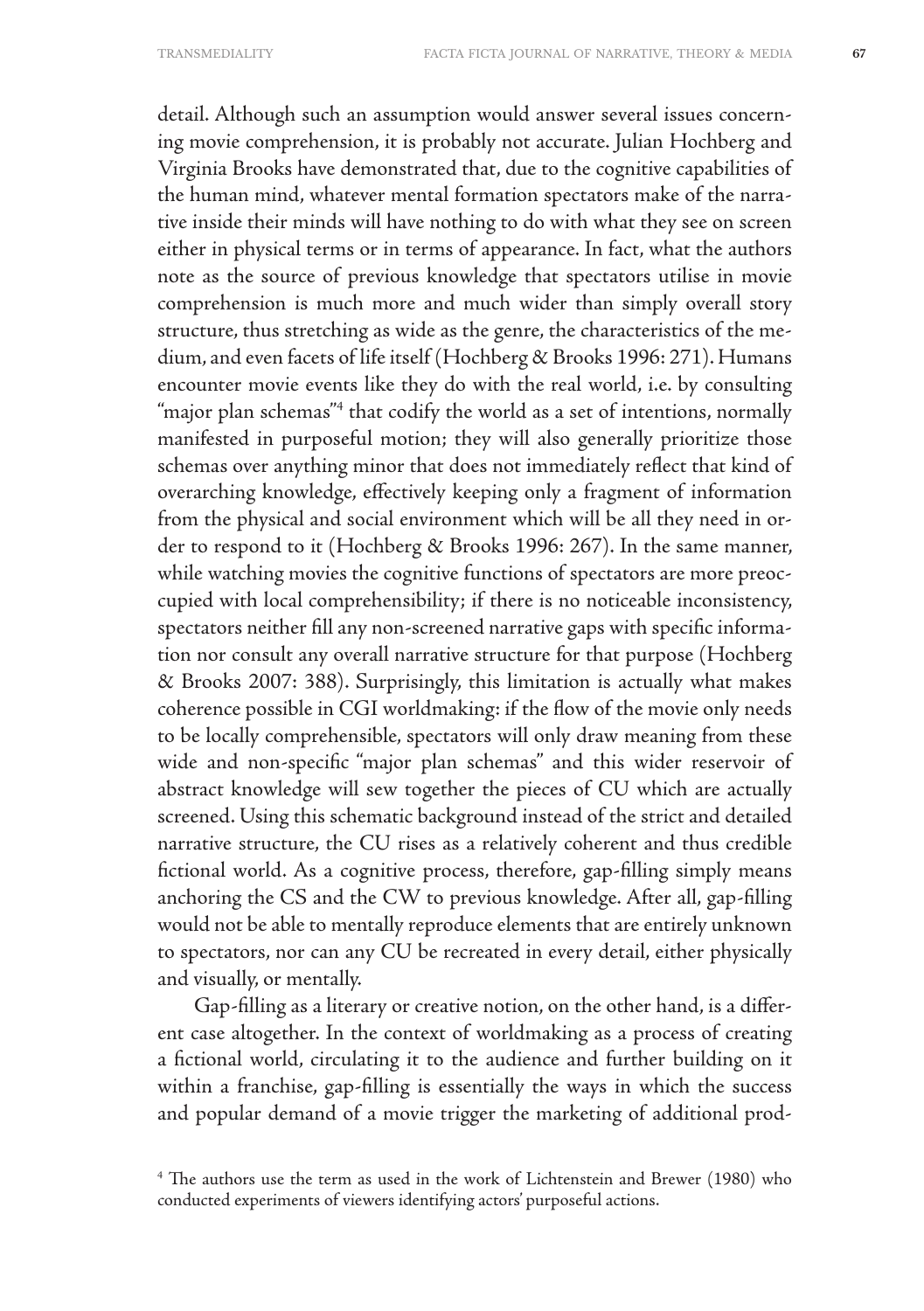ucts that expand its original content. When successful movies expand into wider franchises, apart from sequels and prequels, a number of other pop culture items such as games, toys, novels, TV series, theme parks etc. contribute to the constant worldmaking of the original. This normally happens with successful fantasy or science fiction movies, especially now that CGI makes this expansion across media immensely easier and more accessible, and wears out only when the fan base drops under a certain threshold that renders the profits of the franchise non-viable. Until that happens, though, the world-building practice of a movie can in fact expand to such a degree that it becomes a highly complex network of official and unofficial products and information connected to the original world of the movie. Considered in terms of gap-filling, therefore, the franchise is a potentially significant volume of products containing information that presumably comes from the world of the original movie and is attached to it in some way. Apart from adding new elements to the CU for creative purposes, this new information often also resolves inconsistencies in it, thus filling in conspicuous or problematic gaps that undermine its coherence.

Although it is normal for studios to follow the canon for franchises, i.e. the officially sanctioned body of information about the fictional world which is also normally used in franchise products, the lore of that world is significantly wider, especially in successful franchises. Most of the information contained in the lore is not even screened, nor has much chance of ever being screened. Both canon and fan-made material are usually included in the lore, which might end up comprising a very complicated, at times even self-contradictory network of elements, which, nonetheless, often provide inspiration or material for the further expansion of the franchise. In terms of the wider CU, as defined here, the lore is included in it and subordinate to it in terms of content. The reason is that the CU is a non-finite realm that contains both the existing material as well as all the possibilities that may occur or exist within the fictional world, thus allowing the lore to expand indefinitely inside it. Any new piece of information in the worldmaking, therefore, draws on the possibilities of the CU, and is eventually realized as lore, and perhaps even as canon if it is embraced by the official creators or owners of the franchise.

This version of gap-filling, therefore, means introducing information to a cinematic universe that will contribute to its coherence when spectators come in contact with the fictional world of a movie. Such information is normally introduced while the franchise is alive or trending; this essentially means that this kind of literary or creative gap-filling is a constant process that takes place even long after the original movie is released and potentially through various media forms. Both the canon and the lore, each in its own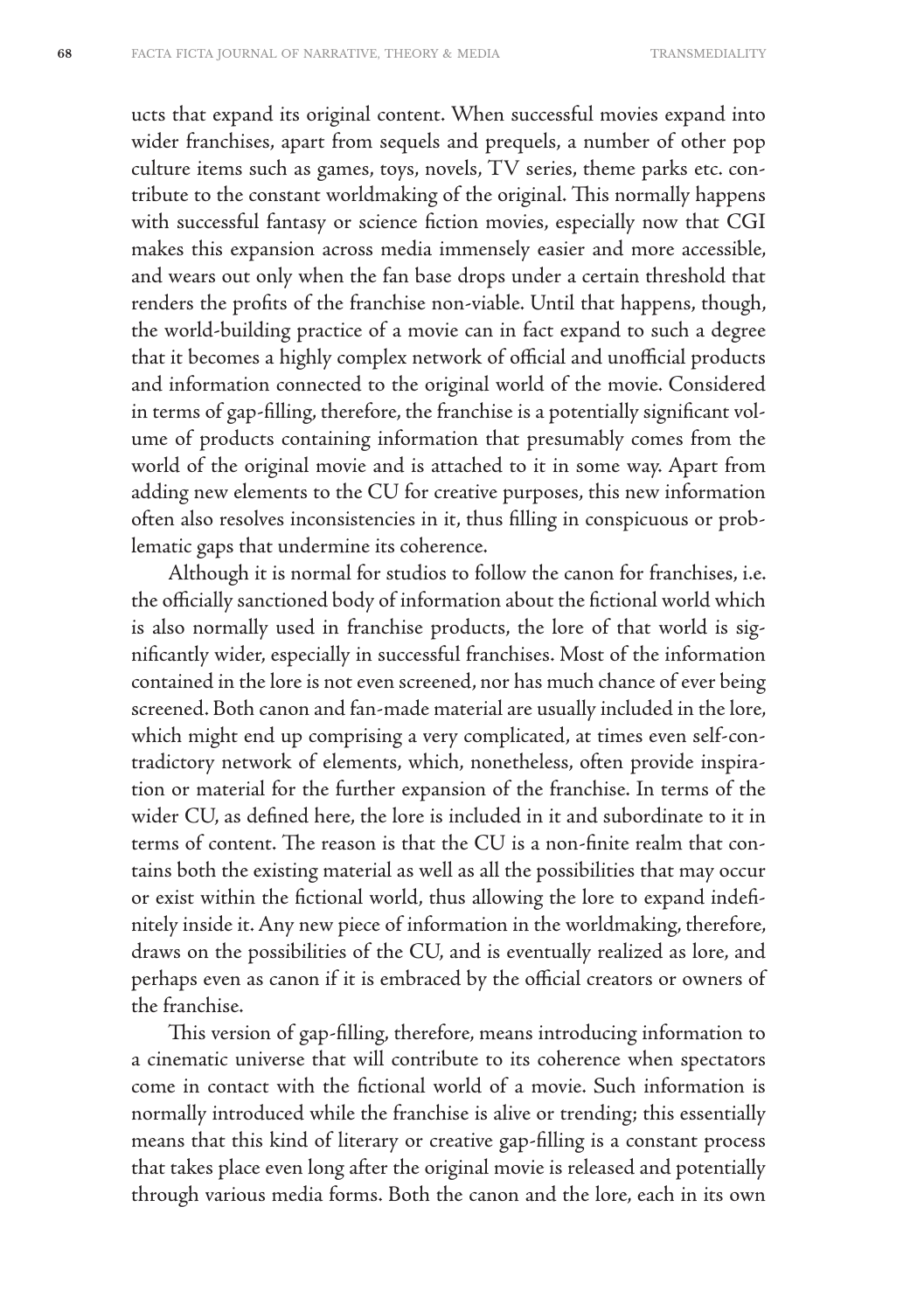way, aim at enhancing the coherence of the original CU for the sake of drawing inside synthetic worlds all spectators of various levels of fan-based loyalty to the franchise. From a certain point onwards, a specific movie might even be reduced to only a fraction, not necessarily the most important one, of the wider world of a franchise.

# **The many faces of coherent worldmaking**

Coherent worldmaking may not be a chimeric aspiration of movie makers, given the technology currently available, but may in fact prove a rather elusive concept to theorise. The concepts of the Cinematic Story, Cinematic World and Cinematic Universe can provide a framework to comprehend world-building practices, especially in the context of digital technology which has radically transformed the rules of creation and production within the industry. Following the comparison of the two types of gap-filling discussed earlier, i.e. the cognitive and the creative processes, and the way each of them contributes to the notion of coherent worldmaking, it becomes obvious that coherence should be approached both as a process of the mind and as an industry-related practice. Still, it seems equally problematic to diminishing the function or importance of each and to confuse them with each other. Attempts to explore viewer experience should consider both, as long as their essential differences are acknowledged: the former is a local experience of a fictional world, based on cognitive operations that take place during movie watching, whereas the latter refers to the wide, creative and practically unrestrained practice of worldmaking by creators of a movie or franchise.

Coherence is thus best understood as a multi-faceted concept. Much more than a simple experience of movie-watching, it is the collective result of a number of factors: careful worldmaking and attention to detail in terms of the way the CS and the CW of a movie will be first set up and further developed later; the cognitive operations of spectators that compensate for meanings that will help them with real-time comprehension; and the contribution of pre- or post-release world-building through the establishment of the franchise, which will expand upon the worldmaking of an original movie. The concept of Cinematic Universe and its constituents can prove to be a helpful tool in comprehending and acknowledging the nature of fictional worlds in cinema, especially now that digital technology gradually shrinks the gap between the experience of fictional worlds and that of the real world.